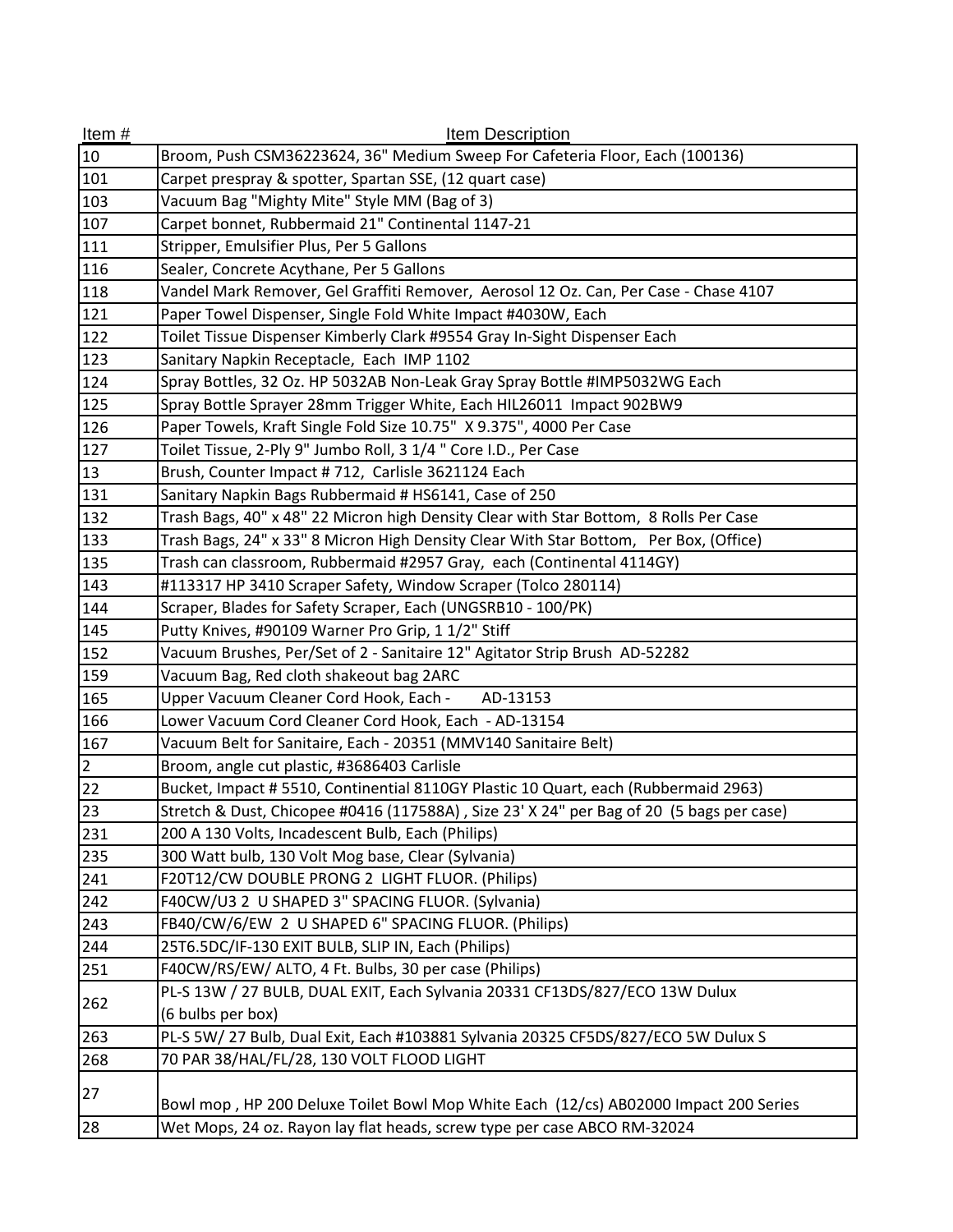| 29  | Wet Mops, 20 oz. Rayon lay flat heads screw type - 12 per case - ABCO RM-32020           |
|-----|------------------------------------------------------------------------------------------|
| 30  | Handle, Wet Mop 60" lay flat wood handle ABCO 01210NB                                    |
| 309 | Buff Pads, Tan 19" #091419 3400, P/Box (Americo) ACS 34-19                               |
| 321 | Funnel 16 Oz. Impact # 5416, Each (Tolco 240113)                                         |
| 322 | Baseboard cleaner, Spartan aerosol, per case                                             |
| 323 | Cart, X-Frame Bag, IMP193                                                                |
| 324 | Maid Bag for Rubbermaid Cart # RUB 2642 (1913171)                                        |
| 341 | Caulking Silicone, Per/Tube                                                              |
| 387 | Handles Metal Threaded 5 ft Length 15/16 Dia. - ABCO 01104                               |
| 390 | Wall washer pads, Rubbermaid S29900, HP114845 Each                                       |
| 397 | Chair Glides, Small, Each 1626NB Nylon Base 5/8" O.D. 1 1/4" Base Swivel Glide w/Ferrule |
| 400 | Chair Glides, Large, Each                                                                |
| 402 | Polywool Duster, Each (Tolco #3155) or equal #BH-19003                                   |
| 409 | Gloves Rubber Blue X-Large, Chemical Resistant Per/Pair - Impact 8433XL (12 pair/case)   |
| 410 | Lice Spray, Claire C006 For Classrooms, Per Case                                         |
| 414 | Neutralizer Conditioner, #160202 180/Cs 1 Oz Pks                                         |
| 45  | Duster, Rubbermaid T410 flexi-duster, frame with 60" handle SSS 119146                   |
| 467 | Funnel 32 Oz. Impact # 5403, Each                                                        |
| 472 | PL-S 7W / 27 BULB, DUAL EXIT, Each #103882 Sylvania 20327 CF7DS/827/ECO 7W Dulux S       |
| 478 | Mop Bucket Casters w/inserts 3" Rubbermaid Each, SMG6111L3 Casters                       |
| 479 | Plunger Commode, Impact 9200, Each (Tolco 280174)                                        |
| 50  | Gym Floor Screens, 120 Grit 16" Each                                                     |
| 505 | Carpet shampoo, SP-XTRACT-1, Xtraction II, 4/1 gallons                                   |
| 506 | Carpet Defoamer, Spartan, Per/Case                                                       |
| 511 | Bowl Cleaner M.L.D., Acid Cleaner, Per Case                                              |
| 514 | Mop Bucket Wringer Springs, Each - F1RUB6177                                             |
| 521 | Absorbent, Nilosorb # 920NGC, per Box of 6 pkgs                                          |
| 523 | Insecticide, CR-2 Premium crawling insect killer, (12 can case) (Spartan)                |
| 541 | Scrub Pads, HIL42021 White 21" Auto Scrubber/Gym Floors, Box (ACS 41-21)                 |
| 551 | 40A-34A-99EW-120-130 Volt, Incadescent Bulb, Each (Philips)                              |
| 556 | Gloves, disposable latex exam, Small, Case 1000                                          |
| 559 | Handle, Dust Mop Rubbermaid #146 Fiberglass clip - on ABCO 01406NB                       |
| 56  | Buff Pads Red 19" Americo 404419                                                         |
| 566 |                                                                                          |
|     | Duster, Polywool Impact 3120, Extended Poly Wool Duster 52"-84" Handle, each, BH-19007   |
| 569 | F032/835/ECO Sylvania 4 Ft. Lamp, 36 per case (Philips 281618); ordered individually     |
| 57  | Scrub Pads, Blue 20", Box of 5 Pads - Glit (ACS 53-20)                                   |
| 571 | Furniture Polish, Franklin First Class, Item # 801015                                    |
| 573 | Dust Mop Frame 5 X 24", - SSS 117387 Each (ABCO BH24524)                                 |
| 575 | Dust Mop Frame, 5" X 48" Rubbermaid # 257, Each (ABCO BH24548)                           |
| 576 | Dust Mop Frame 5" X 60" Rubbermaid # 258, Each (ABCO BH24560)                            |
| 585 | 24" Microfiber Pads w/Fringe IMPLFCB24                                                   |
| 586 | DUST MOP HEADS 5" X 36" #PT36B BLUE PERMA TWIST DUST MOP REFILLS EACH                    |
| 587 | Microfiber Dust Mop Heads 5" X 48", Each                                                 |
| 588 | Microfiber Dust Mop Heads 5" X 60", Each                                                 |
| 592 | Trash Bags Red Bio Hazard, P/Box of 1000, 20 rolls of 50 bags, 24"x24"                   |
| 593 | Tape Duct Gray 2" X 60 Yards, P/Roll (3M)                                                |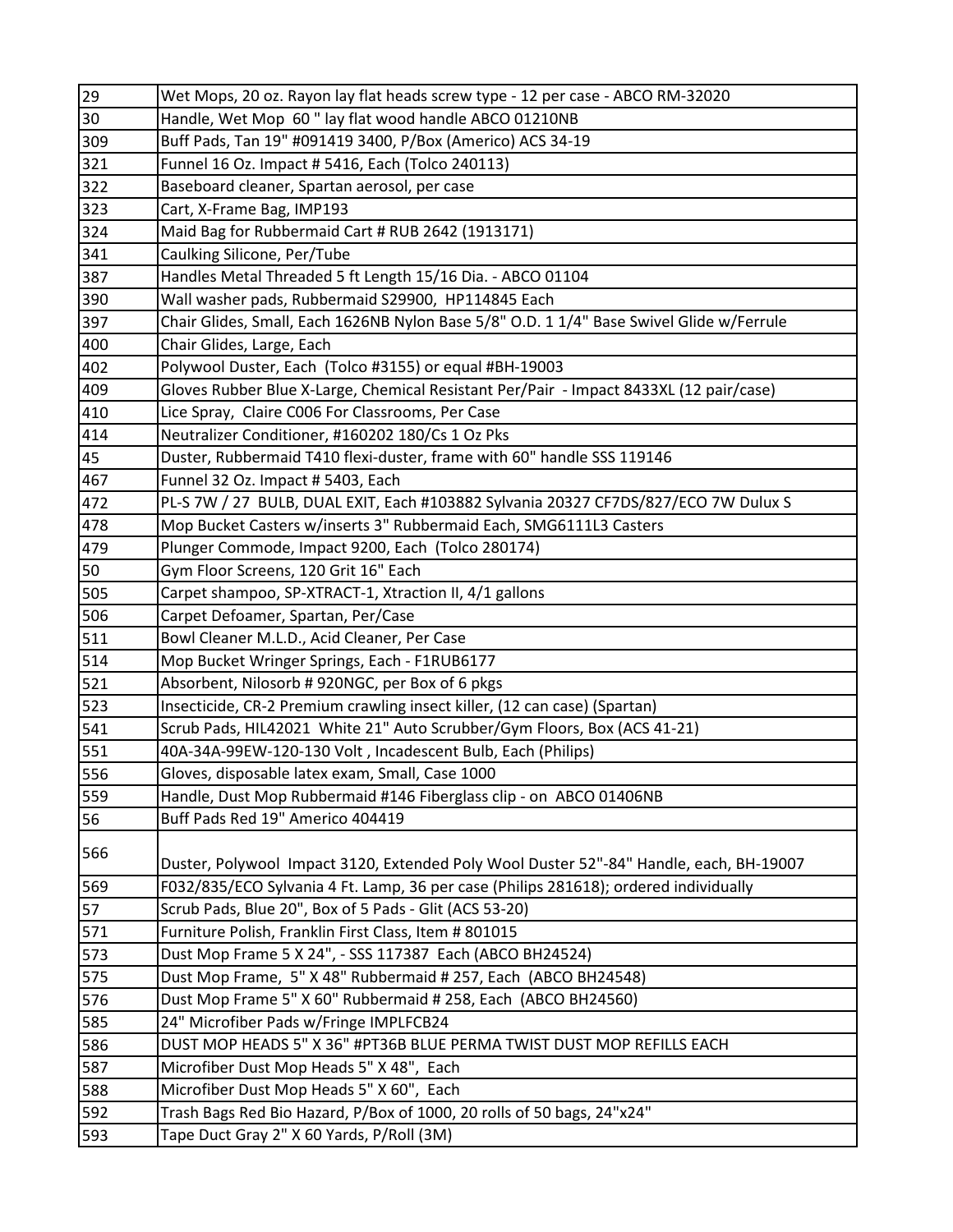| 594  | Tape Electrical, P/Roll (3M)                                                                     |
|------|--------------------------------------------------------------------------------------------------|
| 596  | Nozzle For Water Hose, Each                                                                      |
| 597  | Mouse traps, JT Eaton #122 non toxic prebaited size 3" x 4"                                      |
| 599  | Rags Per Box (Blue Launderable Woven Surgical Towels - BST-10)                                   |
| 60   | Doodle Bug Pad, Brown 4 1/2" x 10" x 1", - HIL29960, 5/PACK                                      |
| 600  | Signs, Rubbermaid wet floor, # 6112-77, each ABCO WS0001                                         |
| 608  | Wet mops, 16 oz. Rayon lay flat heads screw type ABCO RM-32016 (12 per case)                     |
| 61   | Doodle Bug, Impact # 2000 series threaded pad holder, - 80262 Each                               |
| 612  | Air Freshner Country Gardens, Quart Makes 5 Gallons                                              |
| 614  | Strip Pads Black, 20", Case Of Five Pads - Glit (ACS 72-20)                                      |
| 616  | Digestate, ATD 900 Powered Enzyme, Grease Traps, 4/1 gallon case                                 |
| 617  | Buff Pads, Natural Blend Tan 20" P/ Box Americo 401920, ACS 35-20                                |
| 618  | Scraper, Long Handle 48" Impact # 3448, Unger LH12C                                              |
| 619  | Scraper Blades, Unger RB10 for long scraper, 10 P/Pack                                           |
| 620C | Scrub pads, Red 21" #920219 5100, P/Box -- Glit (ACS 51-21)                                      |
| 621  | F017735 ECO, 2 Ft. FLUORESCENT BULB, Each                                                        |
| 622  | Oil, WD-40 Lubricant w/smart straw 11 oz.                                                        |
| 623  | Herbicide, Weed and grass killer, 1 Gallon Containers - SOES, SES, BES & MLES only               |
| 625  | Lice Spray, RID, For School Nurse Only, Per Case                                                 |
| 628  | 65 Watt, BR30/HAL/F/L55, 130 V Fl. LIGHT                                                         |
| 629  | FB032735 ECO " 2 FT. U-Bend Fluorescent Bulb Each - Skinny                                       |
|      | (20 PER CASE)                                                                                    |
| 630C | Mop bucket & wringer combo, Carlisle 36904 26QTCOMBO                                             |
| 631C | Scrub pads, 3M item # 090319, blue 21" 5/box for automatic scrubber" - Glit (ACS 53-21)          |
| 633C | Fluorescent Compact Bulb, PLC 15MM /28W/27 4 Tube 2 Pins (Philips)                               |
| 634C | Fluorescent Compact Bulb, (PLC 26W/35/4 Pins Philips or) Syl CF 26 DD/E/835 (Sylvania)           |
| 635C | Fluorescent Compact Bulb, 2 Pins Syl CF26DD/827/ECO Sylvania 20679 26W                           |
| 636C | Dust Pan, Lobby Master, Impact #2600, Each                                                       |
| 638C | Detergent, Spartan Shineline Multi/Deep Scrubbing (5 galllon)                                    |
| 639C | Strategic Cleaner, Dry erase board cleaner/Gym floors, per case                                  |
| 643C | Buff Pads, White 19" #090119 4100, Americo 401219 P/Box, ACS 41-19                               |
| 645C | Dust Mop Frame, 5" X 36" Rubbermaid M255, Each - SSS 117289 (ABCO BH24536)                       |
| 646C | Dust Mop Frame, 5" X 72", Each - SSS 117295A (ABCO BH24572)                                      |
| 65   | Scrub Hand Pad, Green, Impact #7135 or Equal, Box/10                                             |
| 651C | Fluorescent Compact bulb, (Sylvania DULUX D 18W CF18DD/835 2 Pins) or Philips PLC 18W/35<br>Each |
| 652C | Ice Melt, Calcium Cloride Blend, 50 # Bags, SSS 61001 WHITE FEVER                                |
| 653C | Duster, Rubbermaid T499 dusting mit for Flexi duster - HP113081                                  |
|      | SYL CF23EL/SPIRAL/827 *28899 T2 23W COMPACT FLUORESCENT FULL HALF SPIRAL WITH                    |
| 659C | INTEGRAL 120V BALLAST MEDIUM SCREW BASE COLOR TEMPERATURE 2700K 80 CRI 10000 LIFE                |
|      | <b>CVP</b>                                                                                       |
| 660C | 40 Watt 120 V Philips BC40A15LLCL Appliance Bulb                                                 |
| 673C | Dispensing System, Biorenewable Glass Cleaner, 4-1 gallon containers per case, must be used with |
|      | secondary labels                                                                                 |
| 674C | Dispensing System, Consume Eco-Lyzer Disinfectant Cleaner/Odor Neutralizer, 4-1 gallon           |
|      | containers per case, must be used with secondary labels                                          |
| 675C | White Sun, Spartan Wax (Classrooms)                                                              |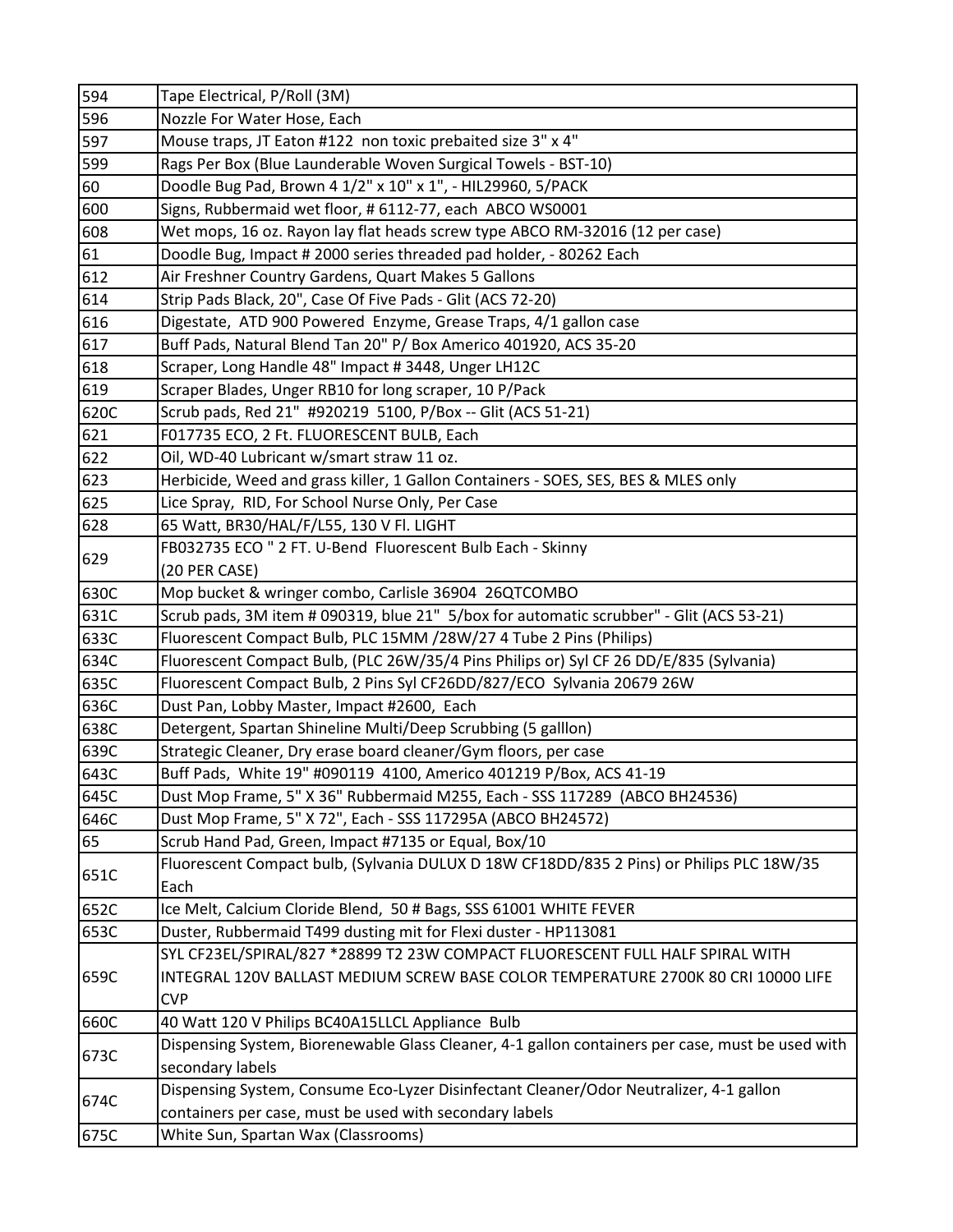| 676C | Stainless Steel Cleaner - Claire Pro Series CS234                                                                      |
|------|------------------------------------------------------------------------------------------------------------------------|
| 677C | <b>Weed Eater String</b>                                                                                               |
| 678C | Weed Eater Trimmer Head - Echo                                                                                         |
| 679C | Weed Eater 2-Cyle Engine Oil                                                                                           |
| 680C | Cart, Rubbermaid Janitor's Cart RUB617388                                                                              |
| 681C | Urinal screen, Hospeco Deluxe Vinyl Apple Hospeco #03901 #115879 Nilodor, #2001                                        |
| 682c | Windsor Versamatic Triple Layer Vacuum Cleaner Bags for blue Versamatic vacuum (10 bags per                            |
|      | package) - WIN-98406430                                                                                                |
| 684C | Gloves, Vinyl (Latex-Free), small, power free, Exam, per box of 100 gloves, - Medical Grade - Tradex<br><b>VSM200</b>  |
| 685C | Gloves, Vinyl (Latex-Free), powder free, medium, Exam, per box of 100 gloves - Medical Grade<br>Tradex - INVF002       |
| 686c | Gloves, Vinyl (Latex-Free), powder free, large, Exam, per box of 100 gloves, Medical Grade Tradex -<br>INVF003         |
| 687C | Gloves, Vinyl (Latex-Free), powder free, extra large, Exam, per box of 100 gloves, - Medical Grade<br>Tradex - INVF004 |
| 688C | Safety Glasses - Clear - Crews Checkmate EY311                                                                         |
| 689C | Safety Glasses - Tinted - Crews Checkmate EY312                                                                        |
| 69   | IMP8433L Large Neoprene over Latex Flock-Lined Chemical Resistant Gloves, Per Pair (12                                 |
|      | pair/case)                                                                                                             |
| 690C | Safety Goggles                                                                                                         |
| 691C | <b>Water Hose</b>                                                                                                      |
| 692C | Fluorescent Compact Bulb, CF42DT/E/IN/835, Dulux T/E IN, 42 watts                                                      |
| 693c | Finish mop heads, Fast Track Floor Finish, blue & white, for waxing only,#744-02 ABCO LMZ03MCS                         |
|      | each                                                                                                                   |
| 694c | Finish mop handles, Fiberglass Wet Mop for Fast Track finishing mop head, for waxing only -                            |
|      | Rubbermaid Q7500 each                                                                                                  |
| 695C | Rock Salt 50# Bags CGL 7709 Halite Winter Melt Rock Salt                                                               |
| 696C | 14" Red Buffing Pad, #HIL42214 - Glit, ACS 51-14                                                                       |
| 697C | 14" Blue Pad HIL42314 ACS 53-14                                                                                        |
| 698C | 14" White Polishing Pad HIL42014, ACS 41-14                                                                            |
| 70   | IMP8433M Medium Neoprene over Latex Flock-Lined Chemical Resistant Gloves, (12 pair/case)                              |
| 701C | 14"x20" Boost Red Pads #090226, 1051420                                                                                |
| 702C | NABC Non-Acid Bathroom Cleaner                                                                                         |
| 703C | I-Shine Floor Finish (hallways)                                                                                        |
| 706C | 14x20 Black Strip Pads #40011420W (Box of 5)                                                                           |
| 707C | Mr. Clean Magic Eraser PGC 79009 Power Sponge - 6 packs of 6 pads (36 pads/case)                                       |
| 708C | Split Leather Work Gloves - Western Safety - 67440-97115                                                               |
| 710C | 14x20 Blue Boost Pads Americo #40041420W                                                                               |
| 711C | 14x32 Red Boost Buffing Pads #40441432W                                                                                |
| 713C | 14x32 Black Boost Pad #40011432W                                                                                       |
| 714C | 14x32 Blue Boost Pads #40041132W                                                                                       |
| 716C | 20" White Polishing Pad ACS-White-20 (5/case) ACS 41-20                                                                |
| 717C | 21" Beige Buffing Pad (HIL 42521), ACS 42-21                                                                           |
| 720C | Oil Havoline 10W40                                                                                                     |
| 721C | 14x20 Maroon Eco Prep EPP Chemical Free Stripping Pads 10/cs #42071420                                                 |